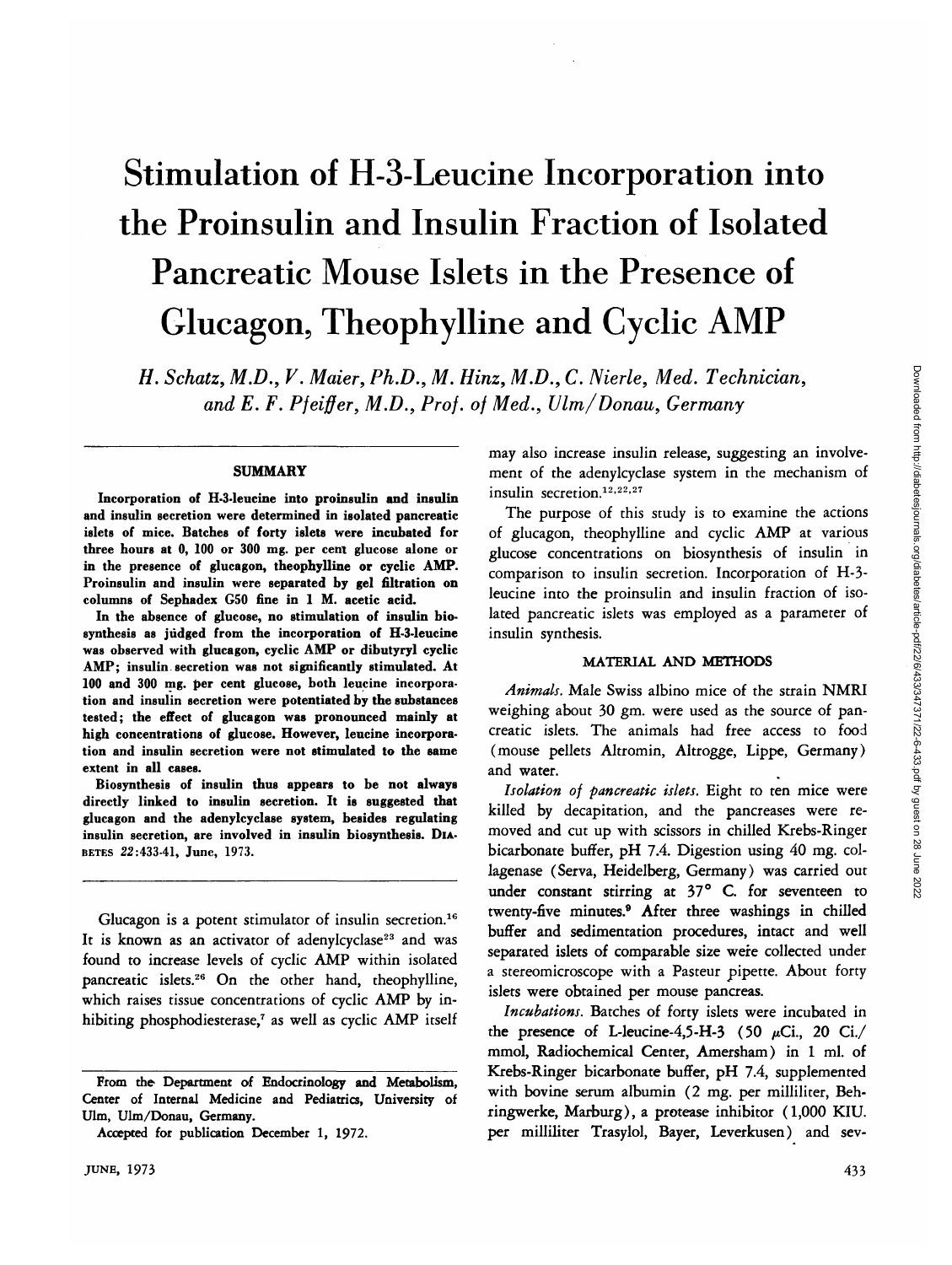enteen naturally occurring amino acids  $(20 \mu g, p_{\text{eff}})$ milliliter of each amino acid, leucine excluded). Glucagon (10  $\mu$ g. per milliliter, Novo, Copenhagen), theophylline (10 mM., Merck, Darmstadt), cyclic AMP (cAMP, 10 mM., Serva, Heidelberg) or dibutyryl cyclic AMP (DAMP, 10 mM., Boehringer, Mannheim) was added. As for the porcine glucagon preparation used, a contamination of 0.9 mg. insulin per gram glucagon was determined in our laboratory. Glucose was present in the incubation media at concentrations of 0, 100 or 300 mg. per cent. Incubations were carried out under a constant atmosphere of 95 per cent oxygen and 5 per cent carbon dioxide  $(v/v)$  for three hours, using a metabolic shaker at 37° C

In three control experiments pancreatic acinar tissue without islets was incubated at 0, 100 or 300 mg. per cent glucose before fractionation on the Sephadex G 50 fine column.

*Insulin secretion.* Insulin secretion was estimated hourly in  $2 \times 0.01$  ml. of the incubation media, using the radioimmunoassay method of Melani et al.<sup>13</sup> For this immunoassay, porcine insulin (obtained from Farbwerke Hoechst AG, Germany, 1 mg.  $\triangleq$  27 U.) was used as standard and for labeling as well as for production of antibodies in guinea pigs.

*Insulin synthesis.* After three hours of incubation, islets and incubation media were not separated from each other but examined together in order to estimate the total synthetic capacity. Ice-cold trichloroacetic acid was added to the samples, yielding a final concentration of 10 per cent. Afterward, ultrasonic disintegration was carried out for fifteen seconds. The precipitate obtained was washed with 5 per cent trichloroacetic acid and dissolved in 0.5 ml. of acetic acid (1 M). Quantitative solution of proinsulin and insulin in 1 M. acetic acid following treatment with trichloroacetic acid was established in five control experiments: Albumin, J-125 proinsulin, nonradioactive insulin and H-3-leucine were mixed in vitro and both incubated and treated exactly as the islet samples, including separation on the Sephadex column. In these experiments it was also shown that only negligible small amounts of H-3-leucine were attached to these proteins in vitro. Extraction procedures with acid ethanol were avoided in order to obtain information, at least limited, about protein synthesis in general. Separation of the islet proteins dissolved in 0.5 mL of 1 M. acetic acid was carried out on a Sephadex G 50 fine column, 1.2 x 55 cm. The column had been equilibrated with 1 M. acetic acid and calibrated with albumin, proinsulin, insulin, glucagon

and leucine. Elution was done with 1 M acetic acid at a flow rate of 10 ml. per hour; fractions of 1 ml. were collected. UV absorption was recorded continuously by an Uvicord apparatus (LKB-produkter, Sweden), and 0.1 ml. of the fractions was assayed for radioactivity in a liquid scintillation counter (Tricarb, Packard), using Bray's scintillator liquid.<sup>2</sup> Immunologically measurable insulin was determined in each fraction. The radioactivity peaks were pooled and lyophilized, and radioactivity as well as immunoassayable insulin were determined again in aliquots of the pooled peaks. In four experiments immunoreactivity for glucagon was determined in the fractions and in the pooled peaks, using a rabbit antibody against porcine glucagon and dextran-coated charcoal for the separation of the free and bound hormone. The proinsulin and insulin nature of peaks P and I, respectively, (see figures) was further secured by polyacrylamide gel electrophoresis, pH 8.6, 15 per cent gel-

The identity of peak P with proinsulin was also demonstrated, according to Steiner and Oyer,<sup>21</sup> by treatment of this material with trypsin (p-tosyl-L-phenylalanine chlormethylketone-trypsin, obtained from Serva, Heidelberg, Germany, 100  $\mu$ g., ten minutes, 37° °C.). After treatment of the peak P with trypsin and rechromatography on the Sephadex G 50 fine column, most of the radioactive material was then eluted in the position of insulin, giving strong reactions with antibodies to insulin. On the other hand, no tryptic conversion to insulin was observed when the first and the intermediate peaks (see tables 1 and 2) were studied in the same manner.

*Biological activity.* Norepinephrine-induced lipolysis in adipose tissue of rats was determined in the presence of the individual islet protein fractions according to the method of Schleyer et al.,<sup>19</sup> using rat insulin as reference substance for inhibition of lipolysis.

*Calculations.* Due to the large number and careful selection of the islets in each sample, no differences were found in the insulin content among the batches of forty islets. Thus, direct comparison was made between the amounts of radioactivity incorporated into the different peaks of the islet proteins as well as between the secretion data, based on equal insulin content and equal number of islets. For statistical evaluations, only data of identical experimental setups were taken for comparing the actions of the various test substances with those of glucose alone (table 2). Student's  $t$  test was used for carrying out the calculations of significance.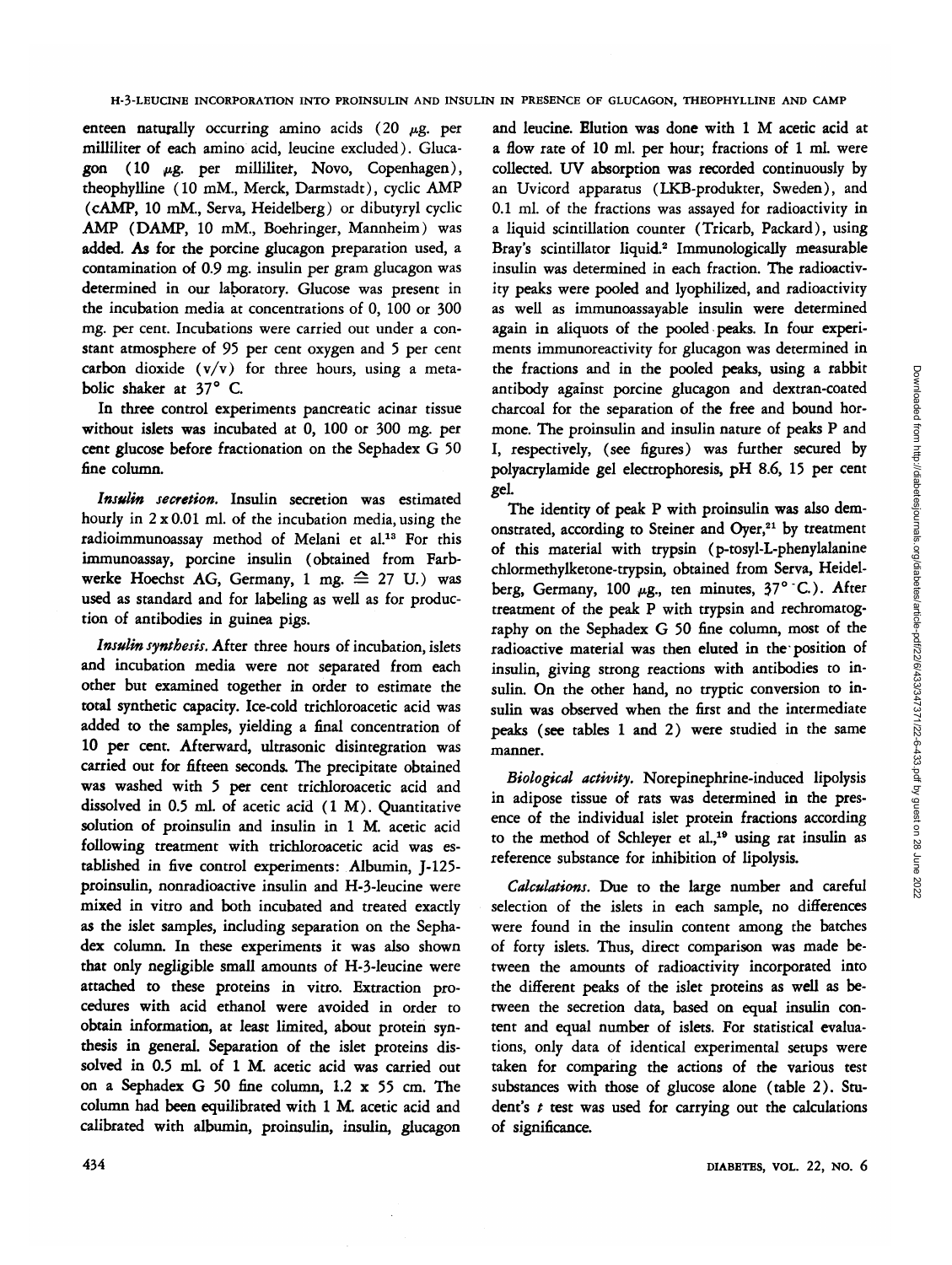### H. SCHATZ, M.D., AND ASSOCIATES

#### TABLE 1

Radioactivity (total counts per minute, mean values  $\pm$  S.E.M.) incorporated into four fractions<br>of islet proteins at various glucose concentrations. Forty isolated pancreatic mouse islets were<br>incubated for three hours

|                                                         | First peak         | Intermediate<br>fraction | Proinsulin<br>peak | Insulin<br>peak    | n  |
|---------------------------------------------------------|--------------------|--------------------------|--------------------|--------------------|----|
| No Glucose                                              | $37,850 \pm 5,130$ | $8.570 \pm 1.280$        | $2.850 \pm 440$    | $2.410 \pm 370$    | 6  |
| Significance<br>$0$ vs. $100$ mg. per cent<br>glucose   |                    |                          | p < 0.0025         | p < 0.005          |    |
| 100 mg. per cent glucose                                | $43.200 \pm 5.280$ | $10.340 \pm 2.890$       | $9.990 \pm 1.400$  | $8,630 \pm 1.520$  | 10 |
| Significance<br>$100$ vs. $300$ mg. per cent<br>glucose | p < 0.0025         |                          | p < 0.0005         | p < 0.0005         |    |
| 300 mg. per cent glucose                                | $82,180 \pm 8,600$ | $11.830 \pm 3.530$       | $29,620 \pm 2,460$ | $30.760 \pm 2.990$ | 12 |

#### TABLE 2

Radioactivity (total counts per minute, mean values  $\pm$  S.E.M.) incorporated into four fractions<br>of islet proteins. Forty isolated pancreatic mouse islets were incubated for three hours in the<br>presence of H-3-leucine at (DAMP, 10 mM.) was added to the incubation media. After incubations, trichloroacetic acid-<br>precipitable islet proteins were separated on a Sephadex G 50 fine column. Total counts per<br>minute were determined in the pooled p

|                          |                                             | Intermediate                         | Proinsulin                            |                                       |             |
|--------------------------|---------------------------------------------|--------------------------------------|---------------------------------------|---------------------------------------|-------------|
|                          | First peak                                  | fraction                             | peak                                  | Insulin peak                          | $\mathbf n$ |
| No glucose               | $38,160 \pm 6,120$                          | $9.020 \pm 1.310$                    | $2,870 \pm 470$                       | $2,320 \pm 390$                       | 5           |
| $+$ glucagon             | $31,540 \pm 3,120$                          | $8,760 \pm 930$                      | $2,220 \pm 410$                       | $2,270 \pm 420$ .                     |             |
| 100 mg. per cent glucose | $45,940 \pm 5,010$                          | $12,860 \pm 4,070$                   | $9.210 \pm 1.490$                     | $8,280 \pm 1,690$                     | 8           |
| $+$ glucagon             | $48,980 \pm 5,760$                          | $13,850 \pm 5,040$                   | $12,320 \pm 1,690*$                   | $9,190 \pm 1,320$                     |             |
| 300 mg. per cent glucose | $79.170 \pm 9.660$                          | $10,100 \pm 2,650$                   | $26.790 \pm 2.200$                    | $30,730 \pm 2,590$                    | 8           |
| $+$ glucagon             | $94.070 \pm 10,180$                         | $12,260 \pm 2,940$                   | $44,670 \pm 7,490***$                 | $42,040 \pm 7,440**$                  |             |
| No glucose               | $38.160 \pm 6.120$                          | $9,020 \pm 1,310$                    | $2,870 \pm 470$                       | $2,320 \pm 390$                       | 5           |
| $+$ theophylline         | $32,050 \pm 5,510$                          | $11,310 \pm 1,280$                   | $3,760 \pm 790$                       | $3,230 \pm 720$                       |             |
| 100 mg. per cent glucose | $44,510 \pm 5,130$                          | $7.600 \pm 1.980$                    | $11,400 \pm 2,740$                    | $9,150 \pm 1,830$                     | 8           |
| $+$ theophylline         | $52,860 \pm 8,630$                          | $7,420 \pm 3,930$                    | $24,130 \pm 4,070$ ***                | $17,090 \pm 2,700***$                 |             |
| 300 mg. per cent glucose | $89,060 \pm 14,220$                         | $13,070 \pm 3,590$                   | $30,460 \pm 2,920$                    | $32.960 \pm 4.050$                    | 8           |
| $+$ theophylline         | $73,380 \pm 13,270$                         | $16,630 \pm 2,290$                   | $41,360 \pm 6,790*$                   | $31,730 \pm 4,900$                    |             |
| No glucose<br>$+$ $cAMP$ | $37,850 \pm 5,130$<br>$21,340 \pm 2,410***$ | $8,570 \pm 1,280$<br>$6.750 \pm 980$ | $2,850 \pm 440$<br>$2,710 \pm 360$    | $2,410 \pm 370$<br>320<br>$2.480 +$   | 6           |
| 100 mg. per cent glucose | $43.110 \pm 5.030$                          | $5,470 \pm 1,630$                    | $10,490 \pm 2,010$                    | $10,850 \pm 1,910$                    | 7           |
| $+$ cAMP                 | $55,080 \pm 7,670$                          | $8,670 \pm 1,980$                    | $15,870 \pm 2,860*$                   | $14,100 \pm 2,630$                    |             |
| 300 mg. per cent glucose | $85,320 \pm 13,120$                         | $5.290 \pm 830$                      | $32.110 \pm 3.030$                    | $30.570 \pm 2.870$                    | 7           |
| $+$ cAMP                 | $97,540 \pm 18,620$                         | $9,970 \pm 1,790*$                   | $40,810 \pm 3,150*$                   | $36,040 \pm 2,760$                    |             |
| No glucose<br>$+$ DAMP   | $37,850 \pm 5,130$<br>$32,910 \pm 5,260$    | $8,570 \pm 1,280$<br>$6,430 \pm 910$ | $2.850 \pm 440$<br>480<br>$3.290 \pm$ | $2,410 \pm 370$<br>320<br>$2,210 \pm$ | 6           |
| 100 mg. per cent glucose | $46.430 \pm 5.120$                          | $9,880 \pm 1,060$                    | $11,420 \pm 2,880$                    | $9,320 \pm 1,990$                     | 6           |
| $+$ DAMP                 | $67,630 \pm 18,710$                         | $14,440 \pm 3,560$                   | $26,750 \pm 4,640***$                 | $.24,460 \pm 4,310***$                |             |
| 300 mg. per cent glucose | $77,100 \pm 20,040$                         | $12,630 \pm 3,916$                   | $30,590 \pm 2,820$                    | $31,570 \pm 2,480$                    | 6           |
| $+$ DAMP                 | $84,430 \pm 15,010$                         | $10,430 \pm 5,100$                   | $44,990 \pm 3,630***$                 | $39,570 \pm 3,010**$                  |             |
|                          |                                             |                                      |                                       |                                       |             |

Downloaded from http://diabetesjournals.org/diabetes/article-pdf/22/6/433/347371/22-6-433.pdf by guest on 28 June 2022 Downloaded from http://diabetesjournals.org/diabetes/article-pdf/22/6/433/347371/22-6-433.pdf by guest on 28 June 2022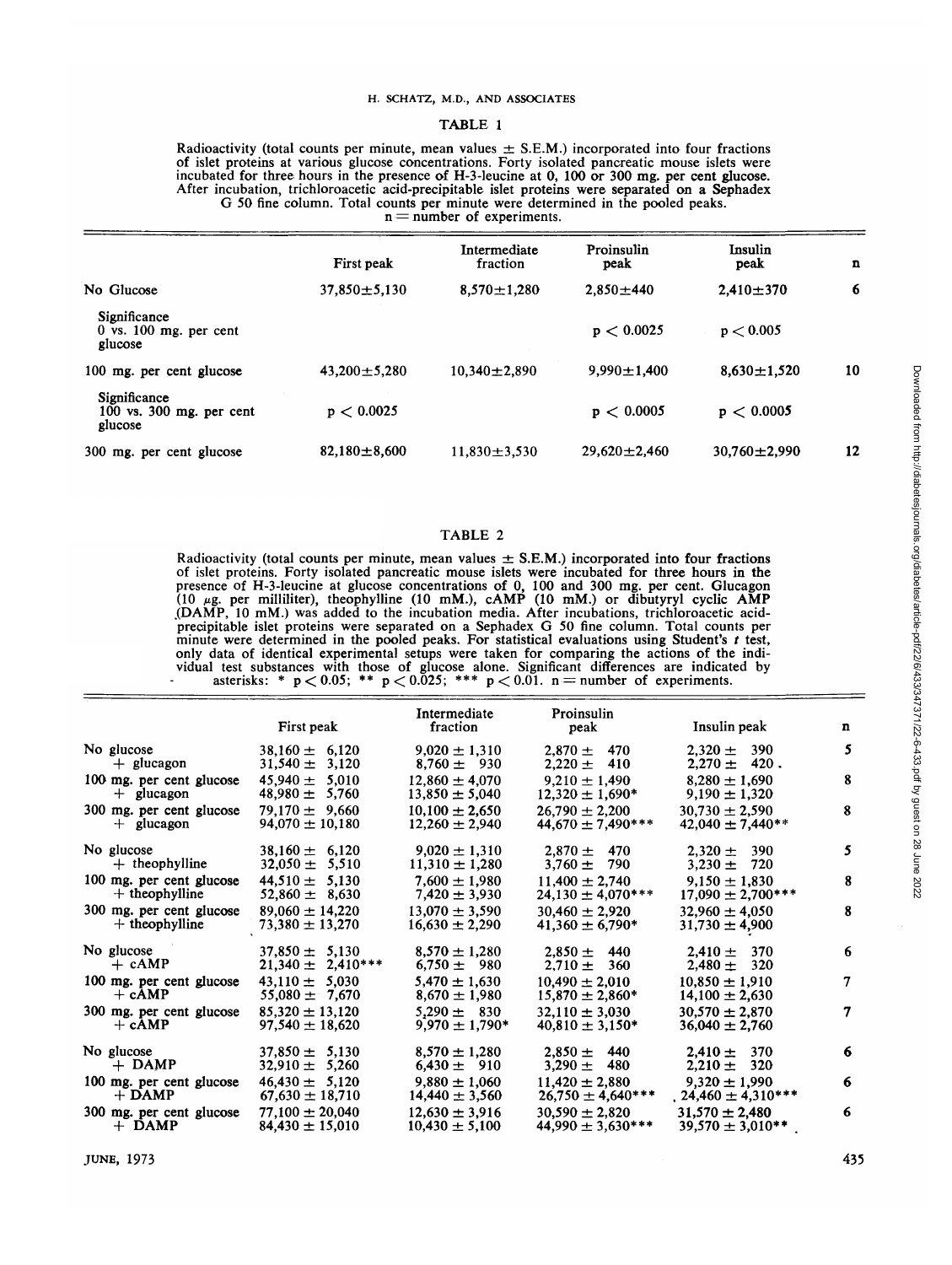#### **FIGURE I**

**Effect of glucose concentration (0, 100 and 300 mg. per cent) on incorporation of H-3-leucine into the proteins of isolated pancreatic mouse islets. Batches of forty islets were incubated for three hours in the presence of H-3-leucine. After precipitation with trichloroacetic acid, the islet proteins were fractionated on a Sephadex G 5O fine column, using I M. acetic acid as eluent. UV absorption, radioactivity and immunoreactivity for insulin and glucagon were determined in the fractions. The first peak eluting with the void volume represents islet proteins excluded** from the gel.  $P =$  proinsulin, I  $=$ **insulin, L = free H-3-leucine. Mean curves are shown, derived from six to twelve experiments each. For statistics, see table I.**



# **RESULTS**

Figure 1 shows elution patterns of islet proteins from the Sephadex column. The fractions of the insulin peaks (I) reacted strongly with insulin antibodies in our immunoassay system. Immunoreactivity for insulin was also established for the proinsulin peak (P). In the first peak eluting from the Sephadex column, on the other hand, no immunoreactive material was found in about two-thirds of our experiments; in the last third, very weak reactions were observed. In about 10 per cent of the experiments, weak immunoreactivity for insulin was also observed in fractions eluting between insulin and the salt peak. No differences in total insulin content were found between the individual batches of islets. It amounted to 64.7  $\pm$  2.1 mU. per forty islets (mean  $\pm$ S.E.M.). No definite immunoreactivity for glucagon was found in the first four radioactivity peaks. On the

other hand, almost no radioactivity was incorporated into the glucagon fractions which were eluting after the insulin peak and identified by their strong reaction with glucagon antibodies.

With rising concentrations of glucose, *incorporation of H-3-leucine* into proinsulin and insulin was increased likewise (figure 1 and table 1). Addition of glucagon, cAMP and DAMP in the absence of glucose effected no stimulation of leucine incorporation into proinsulin and insulin; theophylline, however, induced small positive effects (figure 2). At 100 and 300 mg. per cent glucose (figures 3 and 4), leucine incorporation into proinsulin and insulin was increased in the presence of the agents tested as compared with glucose alone. With glucagon, this increase was more pronounced at 300 mg. per cent glucose than at 100 mg. per cent glucose. No major changes in the ratio of the amounts of radio-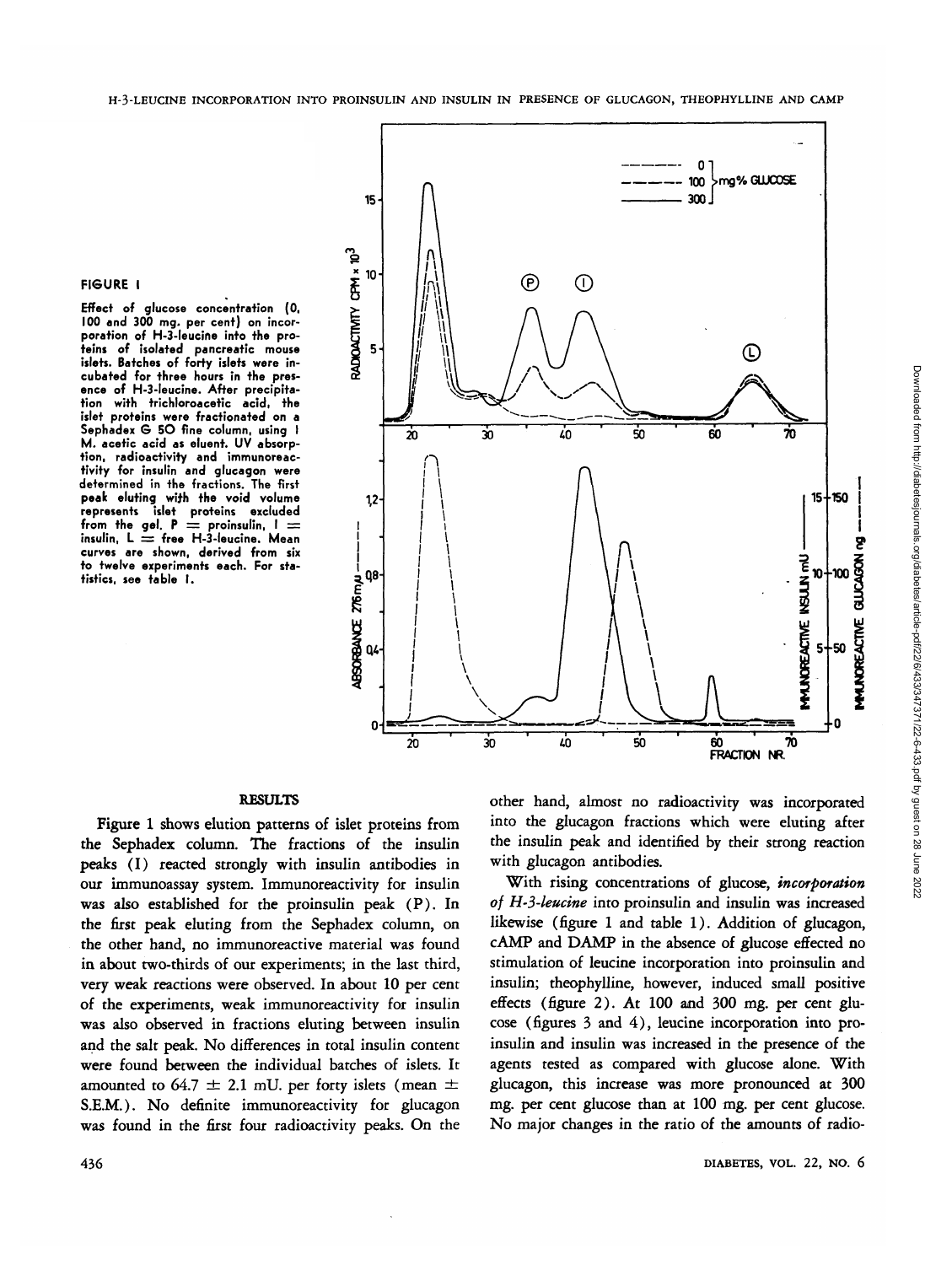

**FIG. 2. Incorporation of H-3-leucine into the proinsulin (P) and insulin (I) fraction of forty isolated pancreatic mouse islets after incubation of the islets for three hours in the presence of H-3-leucine. Glucagon (10 fig. per milliliter), theophylline (10 mM.), cAMP (10 mM.) or dibutyryl cyclic AMP (DAMP, 10 mM.) was added to the incubation media. Figures 2, 3 and 4 show the results obtained at glucose concentrations of 0, 100 and 300 mg. per cent, respectively. After precipitation with 'trichloroacetic acid, the islet proteins were fractionated on a Sephadex G 50 fine column, using I M. acetic acid as eluent. Direct comparison between the individual radioactivity curves was based on the insulin content of the batches of forty islets. Each curve obtained in presence of the test substances represents the mean of five to eight experiments. The control curves obtained in absence of the test substances are mean curves derived from six to twelve experiments. As for** the statistical evaluations of the incorporation data, see table 2. Insulin secretion into the media during the three hours **of incubation is shown in the right part of the figures (mean ± S.E.M.). Significant differences between the insulin secretion occurring in the absence and presence of the test substances are indicated for the three hour-values.**

activity incorporated into the proinsulin and insulin peaks were observed at different glucose concentrations. This ratio was also the same when glucagon, cAMP or DAMP had been added to the media (tables 1 and 2).

Incorporation of H-3-leucine into the other islet proteins excluded from the Sephadex gel and eluting with the first peak from the column also showed a dependence on the concentration of glucose. When the glucose concentration was raised from 100 to 300 mg. per cent, the radioactivity of this first peak was significantly increased (figure 1 and table 1). Glucagon, theophylline, cAMP and DAMP decreased leucine incorporation into the first peak when glucose was absent. At 100 and 300 mg. per cent glucose, on the other hand, radioactivity of the first peak was generally increased in the presence of the substances tested; these increases of the first peak, however, were relatively less marked than the concurrent increases of -the proinsulin and insulin peaks and not significant (table 2).

An intermediate radioactivity fraction of variable magnitude eluting between the first protein peak and the proinsulin peak was observed in our experiments. It did not react with antibodies to either insulin or glucagon. No clear-cut dependence on experimental conditions was apparent.

In three control experiments, trichloroacetic acid-precipitable material stemming from exocrine pancreatic tissue without islets was fractionated on the Sephadex column following incubations in the presence of H-3 leucine at 0, 100 and 300 mg. per cent glucose. Radioactivity was found incorporated into material eluting in position of both the first peak and the intermediate peak, essentially irrespective of the glucose concentration present in the incubation media.

Regarding *biological activity,* in contrast to the in-

Downloaded from http://diabetesjournals.org/diabetes/article-pdf/22/6/433/347371/22-6-433.pdf by guest on 28 June 2022

Downloaded from http://diabetesjournals.org/diabetes/article-pdf/22/6/433/347371/22-6-433.pdf by guest on 28 June 2022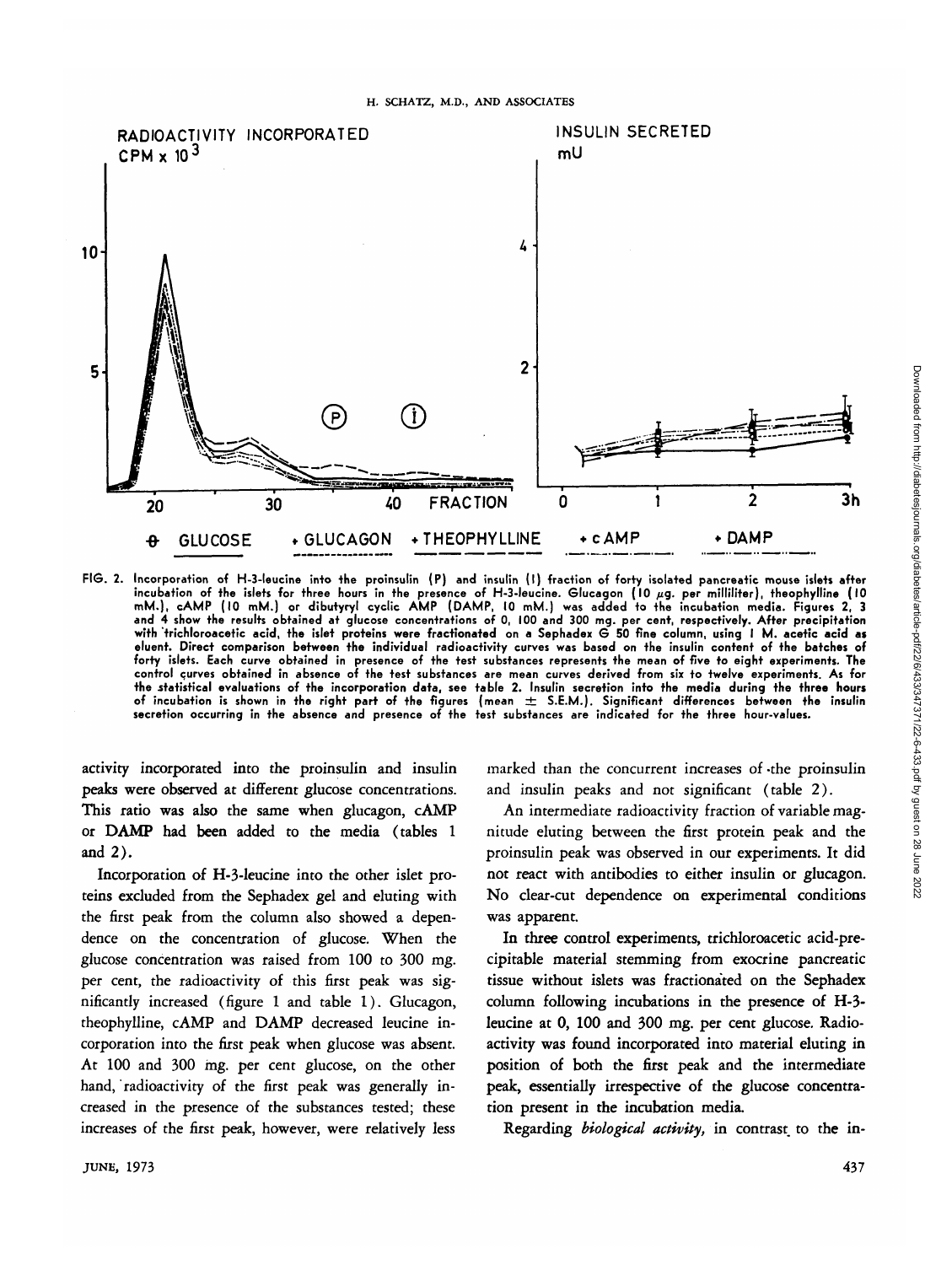**H-3-LEUCINE INCORPORATION INTO PROINSULIN AND INSULIN IN PRESENCE OF GLUCAGON, THEOPHYLLINE AND CAMP**



**FIG. 3. Results of experiments conducted with a glucose concentration of 100 mg. per cent (see legend to figure 2).**

hibitory action of standard insulin, peak I and peak P on norepinephrine-induced lipolysis in adipose tissue of rats,<sup>5</sup> no changes were observed in the presence of the first peak or the intermediate fraction.

*Insulin secretion* was increased by glucagon, theophylline, cAMP and DAMP (figures 2 to 4). In the absence of glucose, however, stimulation was small and nonsignificant. At 100 and 300 mg. per cent glucose, a potentiation of glucose-induced insulin secretion was observed; in the presence of theophylline, cAMP and DAMP, this potentiation was more than twice as high as in the presence of glucagon, unlike the findings concerning incorporation of H-3-leucine.

## DISCUSSION

It was suggested by Samols et al. that glucagon is involved in the regulation of insulin secretion.<sup>17</sup> As shown in this paper, glucagon as well as the other substances tested stimulate not only secretion of insulin but also the incorporation of leucine into proinsulin and insu-

lin. Increased incorporation of H-3-leucine into proteins in the presence of cyclic AMP was also demonstrated by Farese with adrenal sections of rats.<sup>4</sup> Whether enhanced transfer of amino acids from aminoacyl-tRNA to proteins and changes in calcium distribution (as discussed by Farese) may account for our results cannot be decided from this study. However, it was obvious that glucose played an important role in the stimulatory mechanism of the agents tested: Increases of leucine incorporation due to theophylline, cAMP and DAMP were found at both glucose concentrations employed (see also the study by Tanese et al.<sup>24</sup>); the potentiating action of glucagon was established predominantly at 300 mg. per cent glucose. On the other hand, no significant stimulatory actions of glucagon, theophylline, cAMP or DAMP were observed in the absence of glucose. Hence, it might be concluded that these substances can hardly act per se on insulin biosynthesis but require the presence of another substance, for example glucose. Similar conclusions have been offered previously with respect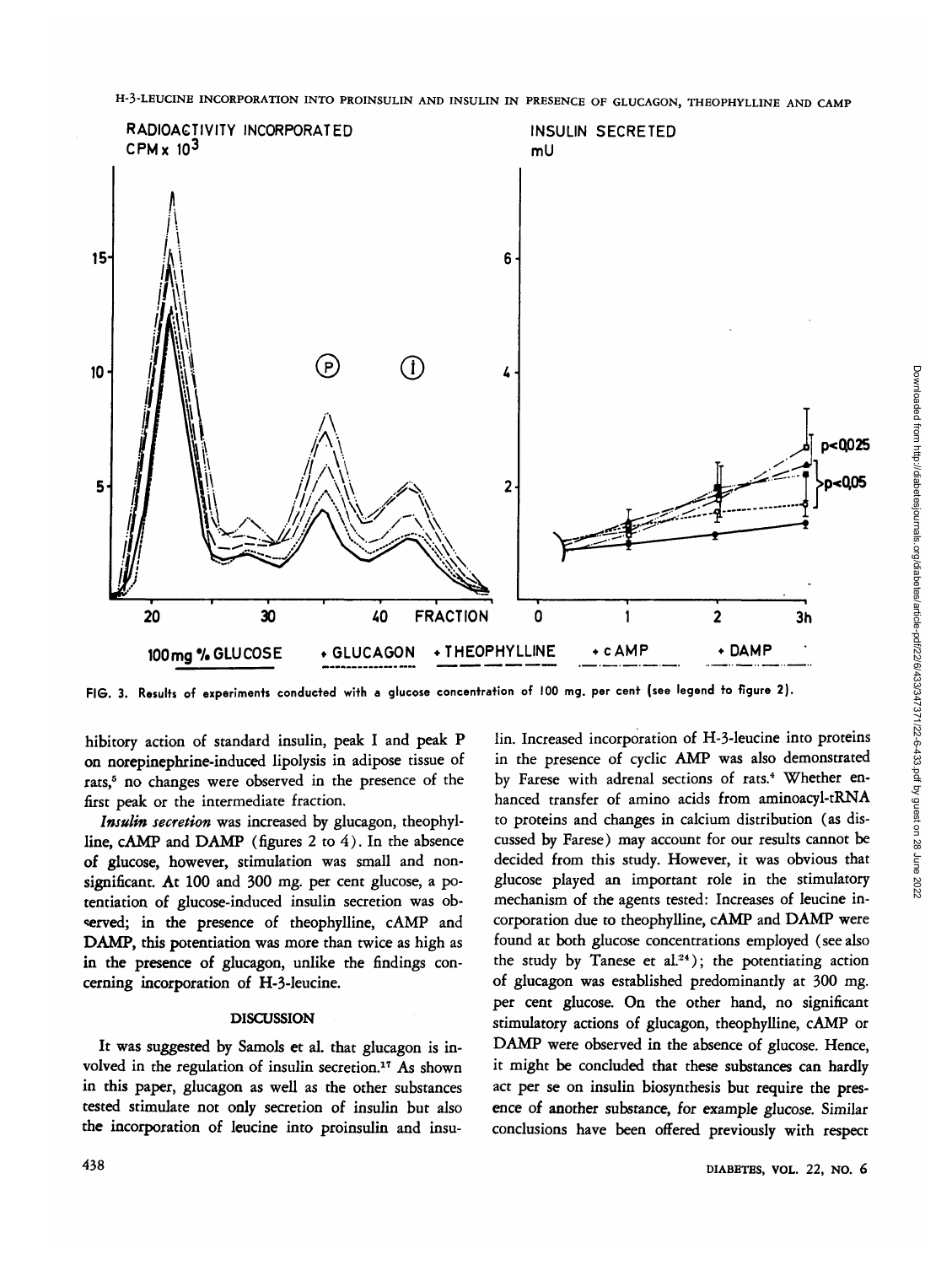

**FIG. 4. Results of experiments conducted with a glucose concentration of 300 mg. per cent (see legend to figure 2).**

to insulin secretion.<sup>3,27</sup> Baird reported that the stimulatory action of glucagon on proinsulin synthesis was more marked at low glucose than at high concentrations of glucose.1 Differences exist, however, between the design of his experiments and ours.

An inhibitory action of cyclic AMP or glucagon on leucine incorporation, as described by Pryor and Berthet<sup>15</sup> and Hait et al.<sup>6</sup> in tissue of liver and myocardium, respectively, was observed in our studies performed with pancreatic islets, only in the absence of glucose. This inhibition was established mainly for the first protein peak. Procedures for extraction of insulin were not included in our experiments. Furthermore, it was shown

that the peak eluting with the void volume of the Sephadex column contained essentially no material reacting with antibodies to insulin or glucagon. Proteins of this first peak were biologically inactive and not convertible to insulin by treatment with trypsin. Therefore, the amount of radioactivity incorporated into the first peak might serve—with restrictions—as a parameter of protein synthesis in general. Judged by the data listed in table 2 it appears that biosynthesis of proinsulin and insulin was stimulated by the substances tested much more than it was protein synthesis in general.

Concerning the intermediate fraction, no definite conclusions can be drawn from our studies. It was shown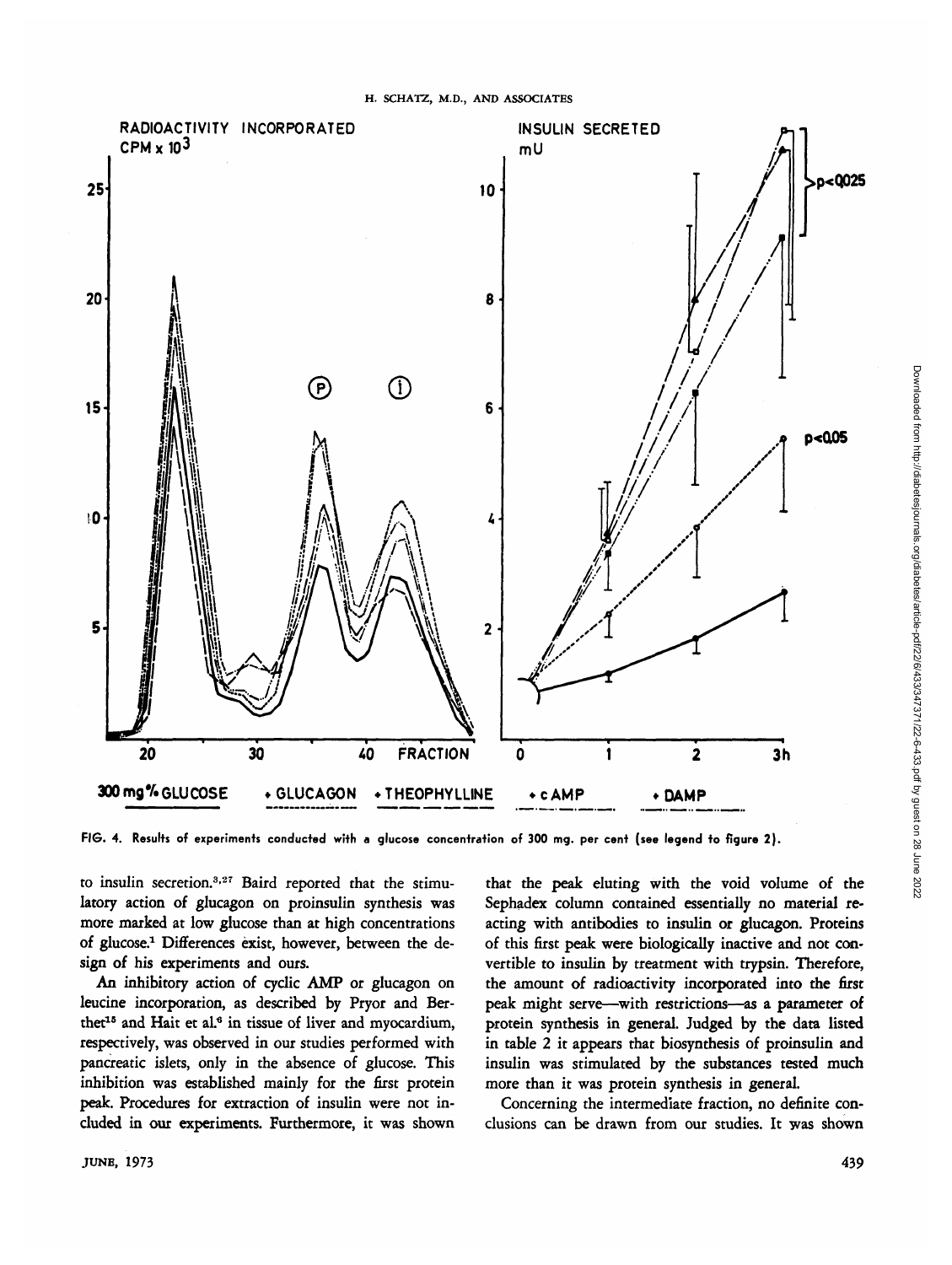Downloaded from http://diabetesjournals.org/diabetes/article-pdf/22/6/433/347371/22-6-433.pdf by guest on 28 June 2022 Downloaded from http://diabetesjournals.org/diabetes/article-pdf/22/6/433/347371/22-6-433.pdf by guest on 28 June 2022

that the appearance of a peak in this position may result from contaminations of the islet cell preparation with exocrine pancreatic tissue. However, there was also some evidence that acinar tissue was not always the only source of radioactive material eluting in this position (see also the study by Poffenbarger et  $al.^{14}$ ).

The material which eluted from the Sephadex column in front of the salt peak reacting with insulin antibodies appeared to be of lower molecular weight and not identical with the "mini" insulin described by Lazaro.<sup>10</sup> Insulin fragments might have accounted for these inconsistent findings.

As regards absolute rates of insulin biosynthesis and protein synthesis in general, final interpretation of our labeling experiments must await determination of intracellular leucine pools. Possible changes in leucine oxidation as shown at different glucose concentrations by Hellman et al.<sup>8</sup> should be considered, too.

The essentially unchanged ratio of the amounts of radioactivity incorporated into proinsulin and insulin suggests that conversion of proinsulin to insulin per se is not altered by glucose or the substances concerned.<sup>11</sup>

Insulin secretion and incorporation of leucine were not stimulated to the same extent by the agents tested; compared with the actions of theophylline and cAMP as well as DAMP, glucagon only moderately potentiated insulin secretion due to 300 mg. per cent glucose. Incorporation of leucine, on the other hand, was markedly increased under the same conditions. Therefore, it seems unlikely that increased insulin biosynthesis was merely a consequence of enhanced insulin secretion. An indirect argument supporting this notion can be seen in the findings that sulfonylureas failed to increase<sup>20,25</sup> or inhibited<sup>18</sup> leucine incorporation in spite of stimulatory actions on insulin secretion. Obviously insulin secretion is not necessarily connected with insulin synthesis.

In summary it is concluded that glucagon and the adenylcyclase system, beside regulating insulin secretion, are involved in the regulation of insulin biosynthesis.

#### ACKNOWLEDGMENT

We wish to thank Dr. G. Hiller and Dr. J. D. Faulhaber, Center of Internal Medicine and Pediatrics, University of Ulm, for carrying out the biological tests of the protein fractions. Excellent technical assistance was provided by Miss E. Groner and Miss Ch. Unglert.

This study was supported by Deutsche Forschungsgemeinschaft Bonn-Bad Godesberg, SFB 87 Ulm, Proj. 11. From 1970 to 1972, Dr. Schatz was Fellow of the Alexander von Humboldt-Foundation, on leave from the 2nd Medical Department, University of Vienna, Austria.

#### REFERENCES

1 Baird, N.: In vitro regulation of proinsulin synthesis in isolated rat islets. Diabetes *20* (Suppl. 1):332 (abstract), 1971. <sup>2</sup>

<sup>2</sup> Bray, G. A.: A simple efficient liquid scintillator for counting aqueous solutions in a liquid scintillation counter. Anal. Biochem. 1:279-85, 1960.

<sup>3</sup> Curry, D. L.: Glucagon potentiation of insulin secretion by the perfused rat pancreas. Diabetes 19:420-28, 1970.

<sup>4</sup> Farese, R. V.: Calcium as a mediator of adrenocorticotrophic action on adrenal protein synthesis. Science 173:447- 50, 1971.

<sup>5</sup> Faulhaber, J. D., Müller, E., and Ditschuneit, H.: Effect of proinsulin on human adipose tissue slices. Isr. J. Med. Sd. 8:754-55, 1972. <sup>6</sup>

<sup>6</sup> Hait, G., Kypson, J., and Massih, R.: Amino acid incorporation into myocardium: effect of insulin, glucagon, and dibutyryl 3',5'-AMP. Am. J. Physiol. 222:404-08, 1972. <sup>7</sup>

 Handler, J. S., Butcher, R. W., Sutherland, E W., and Orlow, J.: The effect of vasopressin and theophylline on the concentration of adenosine 3'5'-phosphate in the urinary bladder of the toad. J. Biol. Chem. *240:4524-26,* 1965.. <sup>8</sup>

 Hellman, B., Sehlin, J., and Taljedal, I.: Effects of glucose and other modifiers of insulin release on the oxidative metabolism of amino acids in micro-dissected pancreatic islets. Biochem. J. 123:513-21, 1971.

9 Lacy, P. E., and Kostianovsky, Y. M.: Method for the isolation of intact islets of Langerhans. Diabetes 16:35-39, 1967.

<sup>10</sup> Lázaro, E.: Presence of "mini" insulin in peripheral human plasma. Diabetologia 9:76 (abstract), 1973.

<sup>11</sup> Lin, B. J., Nagy, B. R., and Haist, R. E: Effect of various concentrations of glucose in insulin biosynthesis. Endocrinology 92:309-11, 1972.

12Malaisse, W. J., Malaisse-Lagae, F., and Mayhew, D.: A possible role for the adenylcyclase system in insulin secretion. J. Clin. Invest. 46:1724-34, 1967.

<sup>13</sup> Melani, F., Ditschuneit, H., Bartelt, K., Friedrich, H., and Pfeiffer, E. F.: Uber die radioimmunologische Bestimmung von Insulin im Blut. Klin. Wochenschr. 43:1000-07, 1965.

14 Poffenbarger, P. L., Chick, W. L., Lavine, R. L., Soeldner, J. St., and Flewelling, J. H.: Insulin biosynthesis in experimental hereditary diabetes. Diabetes 20:677-85, 1971.

15Pryor, J., and Berthet, J.: The action of adenosine 3'5' monophosphate on the incorporation of leucine into liver proteins. Biochim. Biophys. Acta 43:556-57, I960.

16 Samols, E., Marri, G., and Marks, V.: Promotion of insulin secretion by glucagon. Lancet 2:415-16, 1965.

17 Samols, E., Marri, G., and Marks, V.: Interrelationship of glucagon, insulin and glucose. The insulinogenic effect of glucagon. Diabetes 15:855-66, 1966.

18 Schatz, H., Maier, V., Hinz, M., Nierle, C., and Pfeiffer, E. F.: The effect of tolbutamide and glibendamide on the incorporation of H-3-leucine and on the conversion of proinsulin to insulin in isolated pancreatic islets. FEBS Letters 26:237-40, 1972.